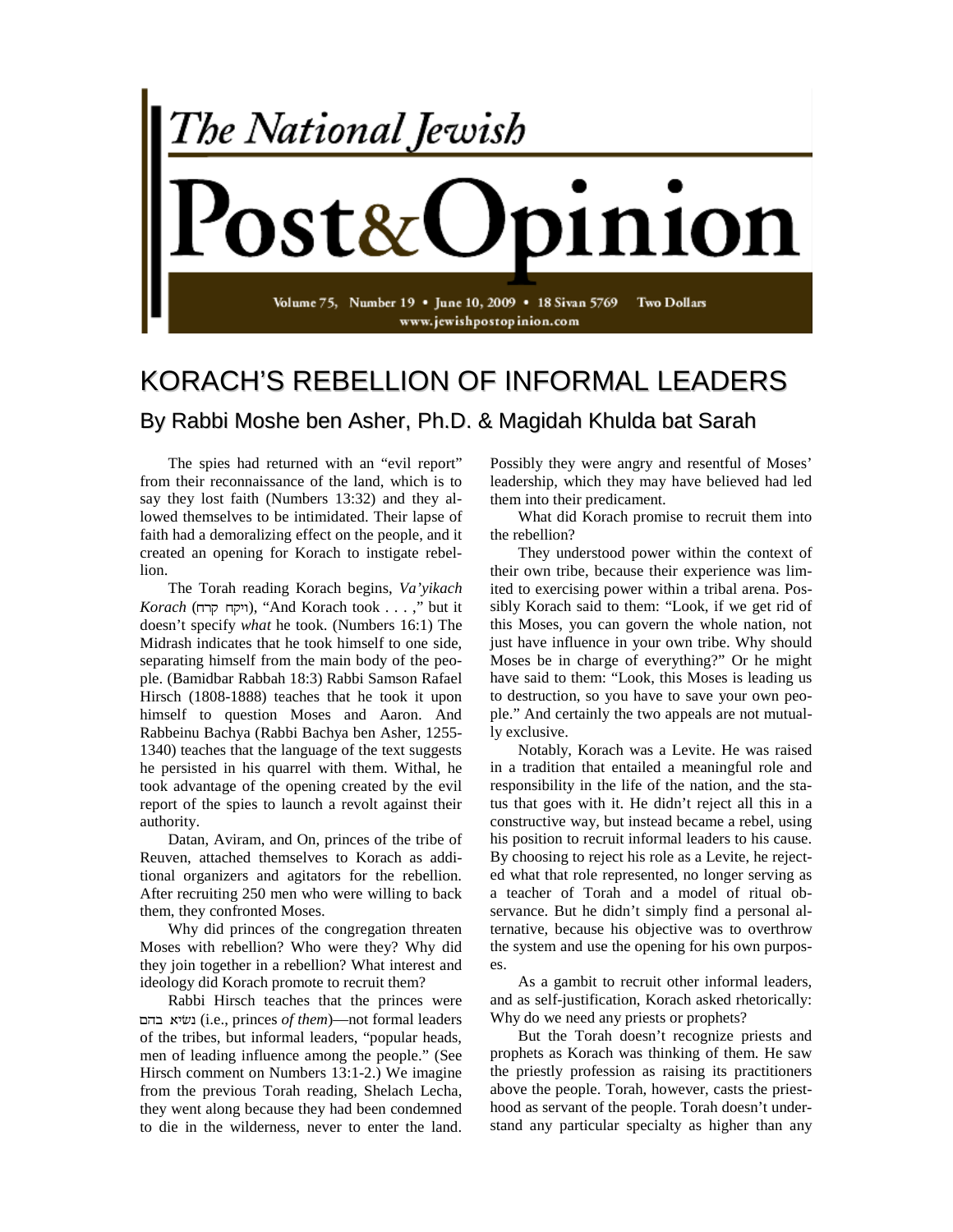other, but all as necessary. There's an appreciation for every profession and the diverse strengths that are characteristic of the different tribes. Diversity is understood in the Torah as the basis for the unified strength of the whole people.

The prophet doesn't tell the people what the future is to be, but communicates the consequences of following or ignoring God's law. In that spirit the prophet Moses told Korach to act on the word of God. But Korach, who didn't accept the covenantal mission of the Jewish people, didn't accept the prophet of God and the Torah as the word of God. So Korach, in effect, said to Moses and, presumably, to all those he sought to recruit as his allies: We're *all* holy, we're *already* holy, we don't need you (Moses) and we don't need the Torah.

But the men and women of the congregation, notwithstanding Korach's disingenuous theology, were *not* all holy, but rather had a holy calling. It's important not to confuse what they were with the potential for what they might become. And doubtlessly if the path by which one may become holy is abandoned, by declaring that holiness has already been achieved, then Torah as the means of that path has ipso facto also been rejected.

Then again, when Korach said that all the people are already holy, he was declaring in effect that they didn't need the Torah as a path to holiness; and if Korach didn't believe in the Torah, that is, in the law that enables holiness, then he didn't believe in the Jewish God who set out that law and which is its object.

Korach didn't want to be restricted and restrained by law. He was a harbinger of the contemporary obsession with personal freedom to do as one pleases at all costs. His religious mantra should sound familiar to us: I'm totally in control of what I'm going to do—I don't need or accept anyone or anything spiritual or religious exercising authority over me.

Korach was a consummate politician, a "cool alternator," sociologically speaking, who without affect alternated between two different realities, in a way that we might call two-faced. In fact, he might be considered a sociopath, without a conscience. He organized to overthrow established authority for his own private, selfish purposes. He was not an idealist, but cynically used the idea of "power to the people" to justify his own ambitions and recruit allies to serve those ambitions.

Certainly Korach was no man of the people; he was envious of Aaron's priestly position. He challenged Moses' authority in order to undermine and then acquire for himself Aaron's high rank, which was invested by Moses authority.

Why might we imagine that Korach wanted the role of priest rather than prophet?

The prophetic role evaporates if the prophet has no authentic relationship with God. But as a priest lacking such a relationship, one still has the benefits of elaborate ritual and all the perquisites of the office. Korach expected to be named Kohen Gadol (high priest). The anticipated ritual accoutrements would be attractive to such an ambitious man—the headdress, breastplate, and jewels, totally unlike a prophet's nondescript garb. The high office and priestly regalia would give Korach an extraordinarily compelling presence in national affairs, notwithstanding the absence of any spiritual substance.

The rebels thought that the people would be ripe for revolution or at least ready to go back to Egypt. But they weren't thinking that a return to Egypt would mean regressing to slavery, a circumstance in which they had little pride of person or as a people. Moses had led them through the transformation from a "mixed multitude" to a people having witnessed God, with whom they had made a covenant, and to whom they had said, "We will do and we will hear." It's not like they ventured into the wilderness and everything went wrong, so they had to go back. They had many inspiring and challenging experiences, which undoubtedly stimulated widespread feelings of individual worth and unified strength as a people.

Moses captained this sojourn of discovery. He was responsible for whatever happened. So, of course, when things went wrong, people asked: Who's responsible for bringing us out here? Who's responsible for getting us into this mess? And who's responsible for getting us out of it?

Moses didn't have to be the personal cause of all the problems to be held accountable for them. In fact, the people were mostly the cause of their own circumstances—but that didn't matter. Korach projected his ambitions onto Moses; a lot of what the insurrectionists said about Moses—that he acted like a dictator, for example—is seemingly what Korach had in mind for himself.

Rabbi Hirsch teaches that Korach's words to Moses, rav l'khem (רב-לכם), "You take too much on yourself" (Numbers 16:3), are essentially saying that, ". . . If individuals are required at the head of the nation for national affairs in relation to God, why just Aaron and Moses? Why not leave it to the nation to choose their leaders? What right do Aaron and Moses have to place themselves at the head of the nation?"

Thus Korach directly challenged Moses' authority, asking: What gives you the right to play maximum leader? Moses saw through Korach's rhetoric, knowing that Korach had in mind to elect himself as a national leader. He might have reasonably replied: I'm the person charged by God, whom everyone has followed—out of Egypt, to Sinai, and into the desert. Who are you? What are your credentials? And, of course, when Moses led the people out of Egypt and to Sinai, no one called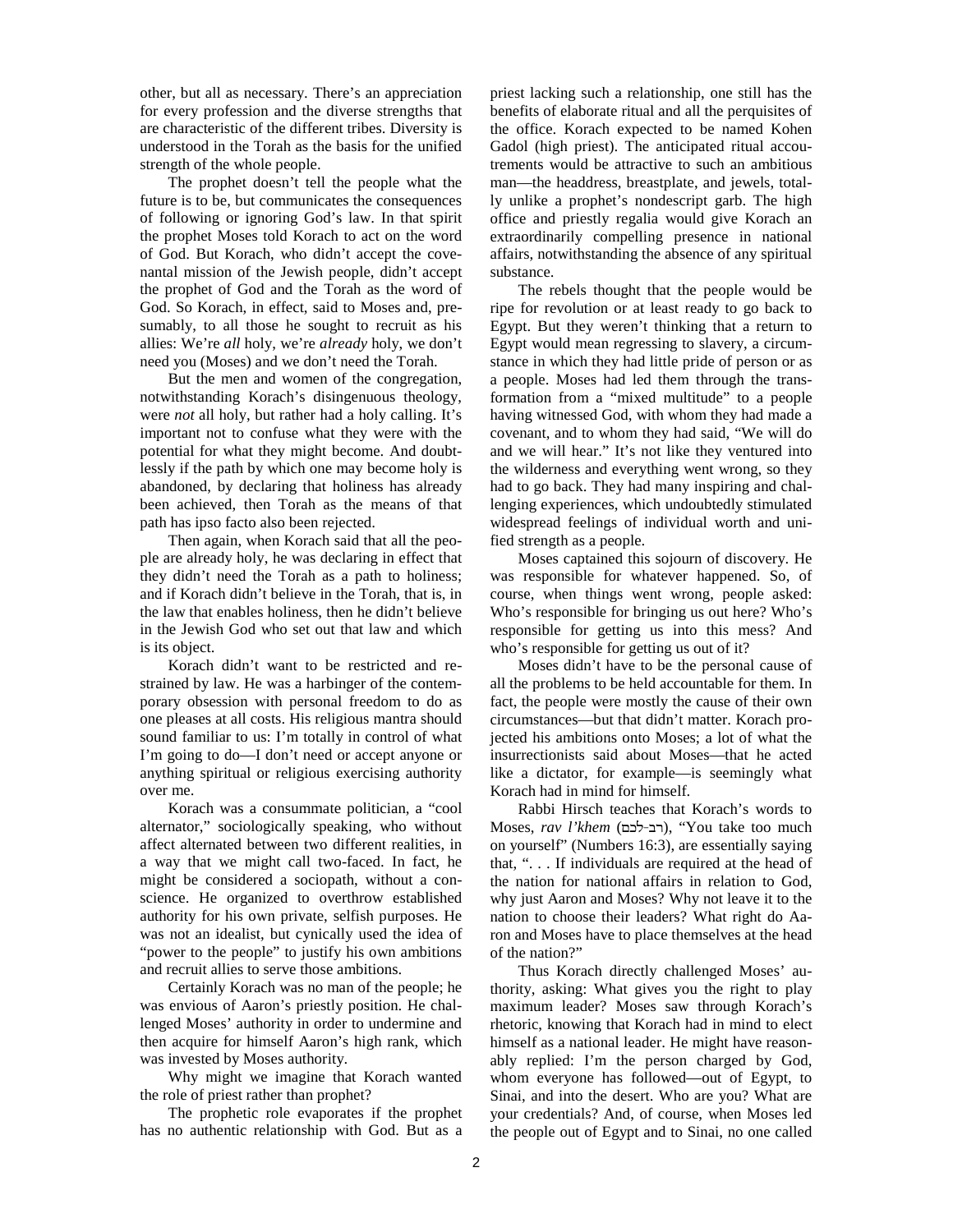for an election. His credential as a leader is the best of all credentials: he had a massive following—the whole people affirmed his Divine mission by following him, notwithstanding their grumbling.

Nonetheless, Moses didn't feel up to doing the job and didn't want it in the first place, although he couldn't prove to Korach that it was God who sent him. And it was the same with Aaron, because Moses appointed him as priest at God's direction.

Moses may have been thinking: I'm a failure, because I don't know what to do; maybe this is the end of my mission. So he fell on his face to ask for God's guidance. He did what was needed to create within himself accessibility and communication to God—forming a sanctuary within. Thus Korach ceased to be a distraction, allowing Moses to see more clearly that Korach was rebelling against God and Torah. If the rebellion were about him, Moses would have defended himself. However, he didn't argue about his role because it was not of his own making, but given to him by God, and he was open to the possibility that God was now going to give the role to Korach. He wouldn't presume to limit God's actions in the matter.

So Moses says: God will decide, *tomorrow*, about the legitimacy of Korach, Aaron, and myself—which gave Moses time to talk the rebels out of their self-destructive course. He wanted to save everyone and everything. He didn't want to see any of God's creation destroyed, including Korach and the rebels.

Why, finally, should we assume that Moses is the legitimate leader rather than Korach?

The proof is in the demonstrated character of his leadership: Moses doesn't have the wherewithal to impose his will on anyone. He doesn't have a private army or police force; he only voices what God brings to pass, which is what an authentic prophet does, and he has a proven track record of such prophecy—which belies the idea that he's a pretender to prophetic leadership. At God's direction he leads the people out of Egypt, and they follow; he leads the people to accept the Torah, and they follow; he leads the people into the wilderness, and they follow—and he neither demands nor accepts anything for himself.

The story of Korach's rebellion teaches myriad lessons. But we want to focus briefly on what we can learn from it about contemporary congregational life.

Korach's revolt raises the question of how congregational communities survive and succeed, and the role of *informal* leadership in their development or downfall. A community doesn't spring into life full-blown. A population doesn't begin its life as a coherent people by holding elections. In the course of ongoing life-challenges, individuals emerge who make proposals for action, and they have followers. Moses led the people out of Egypt and incrementally passed on to them a set of statutes and ordinances, the observance of which enabled them to become an organized and established nation. But no nation is ever completely formally organized, because openings for informal leadership always exist.

We understand that informal leaders do not occupy formal office, but nonetheless are chosen in two respects: Often when such individuals speak or act, others follow their lead. They're admired for their competence, commitment, character, or some other enviable quality—not because they say, "follow me," but because they're a relevant model to which people respond. And often, such individuals are sought out for advice and support when someone is challenged or has a problem—again, because people resonate to their intelligence, caring attitude, or other relevant qualities.

Although informal leaders are invaluable in filling critically needed roles and responsibilities in community life, it's essential that formal leaders mentor and supervise them. Informal leadership, without training, guidance, and accountability, can become self-serving and destructive to communal interests.

The sine qua non of legitimate informal leaders is that they understand and respect the vision, strategy, particular tactics, and division of labor needed to achieve their community's mission. They take initiatives, acting informally, typically before others, who follow them. They do this without holding formal office, and thus they become a critical adjunct to formal officeholders.

The potential value of informal leadership can be seen when a large assembly begins to get out of control because of intense controversy. The person nominally in charge of the assembly—the formal officeholder chairing the meeting—often is not able to maintain order. Control can only be maintained then if there is a significant number of informal leaders present who are also pressing vocally to maintain order, calling for a return to the agenda, and actively supporting the chairperson.

Informal leaders are also crucial because they function as "trustees" and, in time, the best of them become formal leaders—not because they're angling for high office or because they want power, but because they're drafted on the basis of demonstrated contributions.

But when we fail to train, guide, and hold informal leaders accountable, we may unwittingly create a fifth column, rival faction, or insurrection that can threaten legitimate leadership. When that happens, we have to ask ourselves, how should we react to people who assume such destructive roles? Are our only choices to engage in destructive conflict with them or simply to ignore them?

Korach is paradigmatic, because inevitably we discover in congregational life individuals who, for